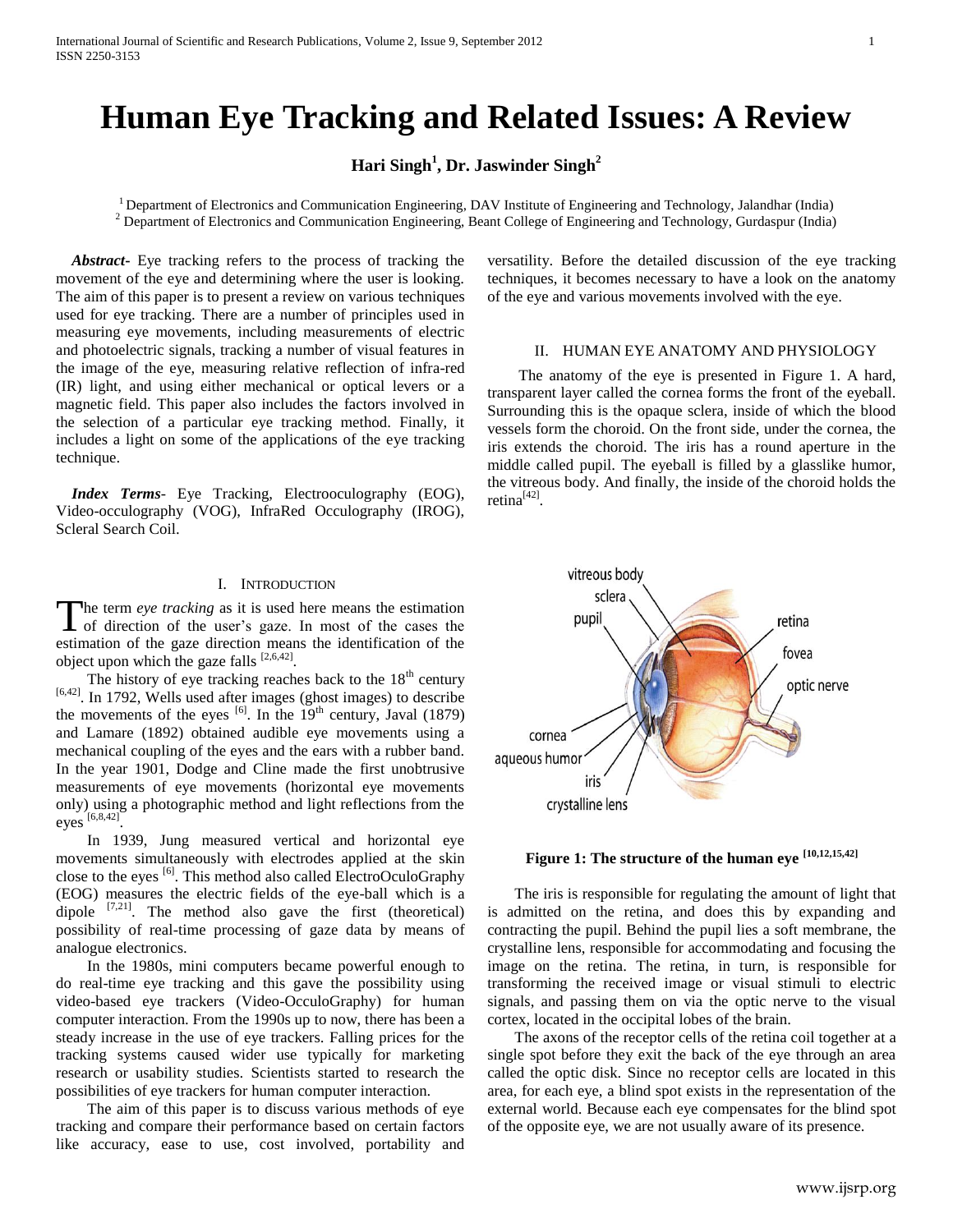#### *1. Eye muscles*

 The eye is rotated by two pairs of direct muscles and a pair of oblique muscles functioning as antagonist pairs, see Figure 2. The rotations are approximately symmetrical.

 The muscles control the six degrees of freedom of the eye presented in Figure 3. The lateral rectus abducts the eye toward the nose and the medial rectus adducts the eye away from the nose. These muscles move the eye in the horizontal plane. The remaining four muscles, the superior and inferior rectus (elevating and depressing the eye) and the superior and inferior oblique (controlling intorsion and extorsion) control the vertical motion of the eye. The optic nerve is encased by the muscles of the eye as it is lead backwards from the eye.



**Figure 2: The muscles of the eye [42]**



**Figure 3: The six degrees of freedom of the eye [42]**

# *2. Eye Movements*

 Eye movements can be broadly categorized into two main categories. Stabilizing movements that try to hold the eye, or rather the image on the retina, and saccadic movements that move the eye around the visual field and bring objects of interest to the area of sharp vision. Stabilizing eye movements include fixations, smooth pursuit movements, and nystagmus. Saccadic eye movements include saccades and vergence movements.

 Eye movements are typically measured as degrees of visual angle. One degree of visual angle spans approximately 1 cm on a distance of 57 cm from the viewer's eye  $142$ .

#### *Saccades*

 Saccades are fast and accurate ballistic eye movements used in repositioning the fovea to a new location in the visual environment. They can reach peak accelerations of 40000 deg/s<sup>2</sup> and a peak velocity of 400-600 deg/s, varying with the amplitude of the saccade. Saccadic eye movements can be executed voluntarily, reflexively as a response to a visual stimulus, and as a corrective movement associated with optokinetic or vestibular movement [8,10,22,33,40,42,49,59] .

# *Fixation*

 When directing gaze onto an object, the eyes move so that the image of the target object appears on the fovea of the retina. This is the high acuity area of vision, and it covers approximately one degree of visual angle. During fixations, the image of an object of interest is held approximately stable on the retina. Fixations generally last between 100-1000 ms, with the majority being between 200-500 ms, depending mainly on the quality of information being processed and current cognitive load [22,40,42,49,59] .

#### *Miniature eye movements*

 Miniature eye movements are movements occurring during a fixation, namely tremor, drift and microsaccades. Tremor is a high-frequency oscillatory component ranging from 30 to 100Hz, and drift is a slow random motion of the eye away from a fixation point. Velocities of these types of movements are only a few arc min/s, and they have been interpreted as noise in the oculomotor system. Microsaccades are eye movements that are more or less spatially random, varying over 1 to 2 minutes of arc in amplitude <sup>[42]</sup>.

## *Smooth pursuit*

 Smooth pursuit movements are involved in the visual tracking of a slowly moving target. Smooth pursuit eye movements follow a slowly moving target, keeping the image of the object on the retina more or less stable. Smooth pursuit movements are capable of tracking an object moving 5-30 deg/s. Above this velocity, saccadic movements compensate for the lag, "catching up" the target. Smooth pursuit movements cannot be induced voluntarily, that is, without a slowly moving target to follow  $^{[10,42]}$ .

#### *Vergence movements*

 Vergence movements rotate the eyes inwards and outwards, so that they fixate roughly the same point in space regardless of the distance. Vergence movements are slow, 10 º/s, disconjugate movements, i.e. the eyes move in opposite directions relative to one another. The eyes rotate toward each other in order to focus on near targets, and in the opposite direction, or more parallel, for far targets. [10,42]

# *Nystagmus*

 Physiological nystagmus can occur in response to motions of the head (vestibular nystagmus), or patterns in the visual field (optokinetic nystagmus). These are a pattern of smooth motion to track an object (as the head motion causes it to move across the visual field), followed by a rapid motion in the opposite direction to select another object.  $[10, 42]$ 

#### *Torsional movements*

 Torsional movements are rotations of the eye about the line of gaze, and are generally limited to angles of less than 10 deg.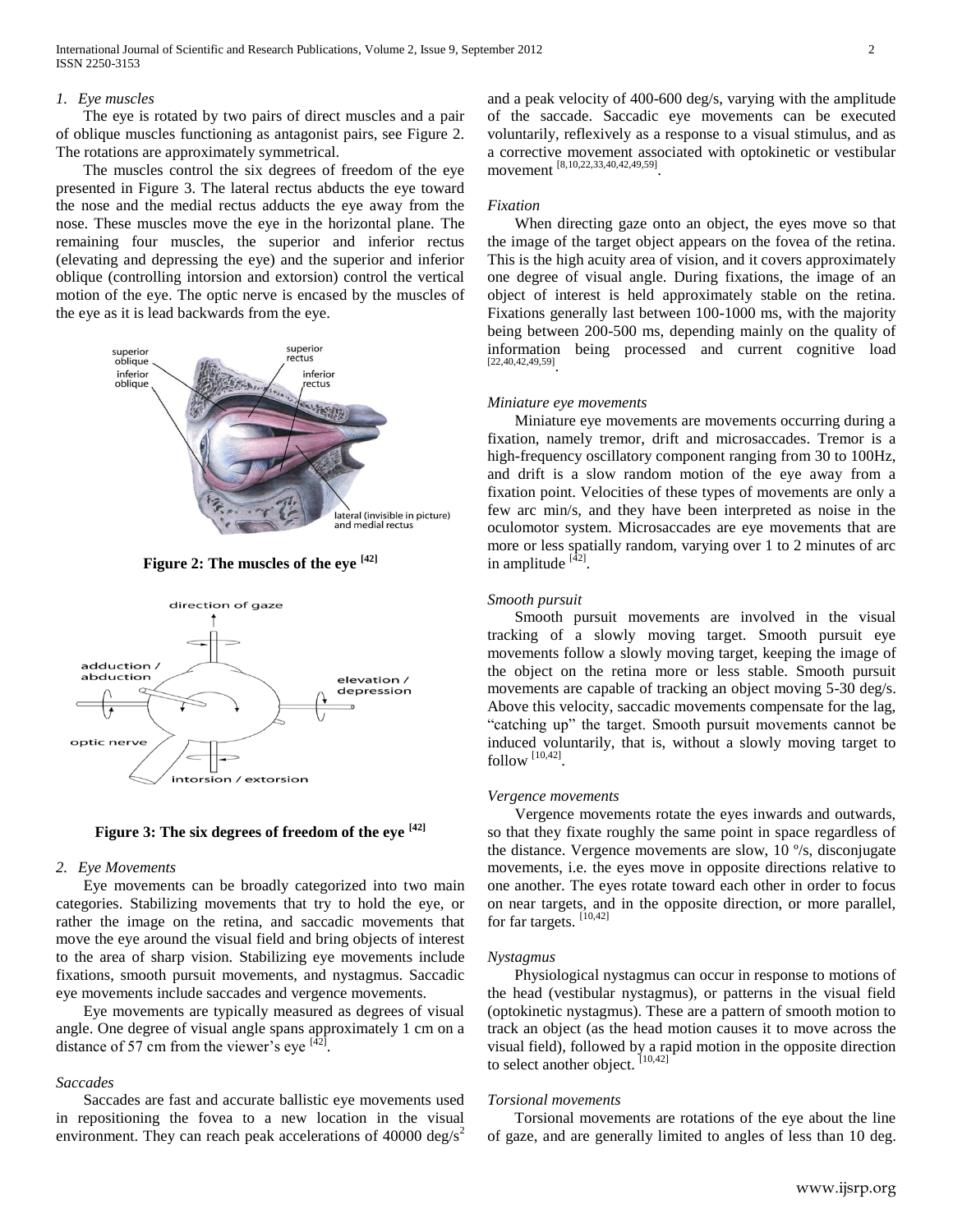The rolling motions may be stimulated by rotational optokinetic nystagmus or by vestibular responses. The torsional component of vestibular nystagmus or compensatory eye movement in response to head rotation, is similar to the horizontal and vertical vestibular nystagmus. That is, they respond to the head tilting sideways, compensating for the rotation of the visual field. [42]



**Figure 4: Flow of the micro-currents from the positive pole to the negative pole [21]**

# III. ELECTRICAL PROPERTIES OF THE EYE

 A human eyeball can be assumable as a spherical battery that the centre of cornea is positive and the retina is negative [21]. It is possible to regard that the battery like this is embedded in an eye socket and rotates around the torsional centre of eye. Consequently, the micro-currents flow radially from the positive pole to the negative pole of the battery through the conductive tissue in the orbit as shown in Figure 4. These currents generate the standing potentials around the eye.

## IV. EYE TRACKING METHODS

 The eye tracking methods can be divided into two groups: those measuring angular eye position relative to the head, including electro-oculography, IR-reflection oculography, and head mounted video systems, and those measuring eye position relative to the surroundings, including table-top video systems and the magnetic scleral search coil method [42]. General classification of the eye tracking methods is as follows:

- 1. Scleral search coil method  $[2,6]$
- 2. Infrared occulography (IROG)  $[4,6,35]$
- 3. Electro-occulography (EOG)  $^{[2,6,7,8,10,27,34,4,48]}$
- 4. Video Occulography (VOG)  $^{[2,6,9,11,12,13,25,38,53]}$

#### *1. Scleral Search Coil Method*

 When a coil of wire moves in a magnetic field, the field induces a voltage in the coil. If the coil is attached to the eye, then a signal of eye position will be produced. In order to measure human eye movements, small coils of wire are embedded in a modified contact lens or anulus. This is inserted into the eye after local anaesthetic has been introduced. A wire from the coil leaves the eye at the temporal canthus. The field is generated by two field coils placed either side of the head. This allows horizontal eye movement to be recorded. If it is necessary to also monitor vertical eye movements, then a second set of field coils, usually set orthogonally to the first set, is used. The two signals (one for horizontal, one for vertical eye movement) generated in the eye coil can then be disentangled using appropriate electronics.



**Figure 5: Scleral search coil method: Principle of operation**



**Figure 6: Search coil places in the human eye, 2D search coil, and 3D search coil [6] .**

 The big advantage of such a method is the high accuracy and the nearly unlimited resolution in time. For this reason, medical and psychological research uses this method. If the eye coil is of an appropriate design, then torsional movements can also be recorded. This method has a very high temporal and spatial resolution allowing even the small types of eye movements (eg microsaccades) to be studied. But the problem with this method is that, the thin wire connecting the coil with the measuring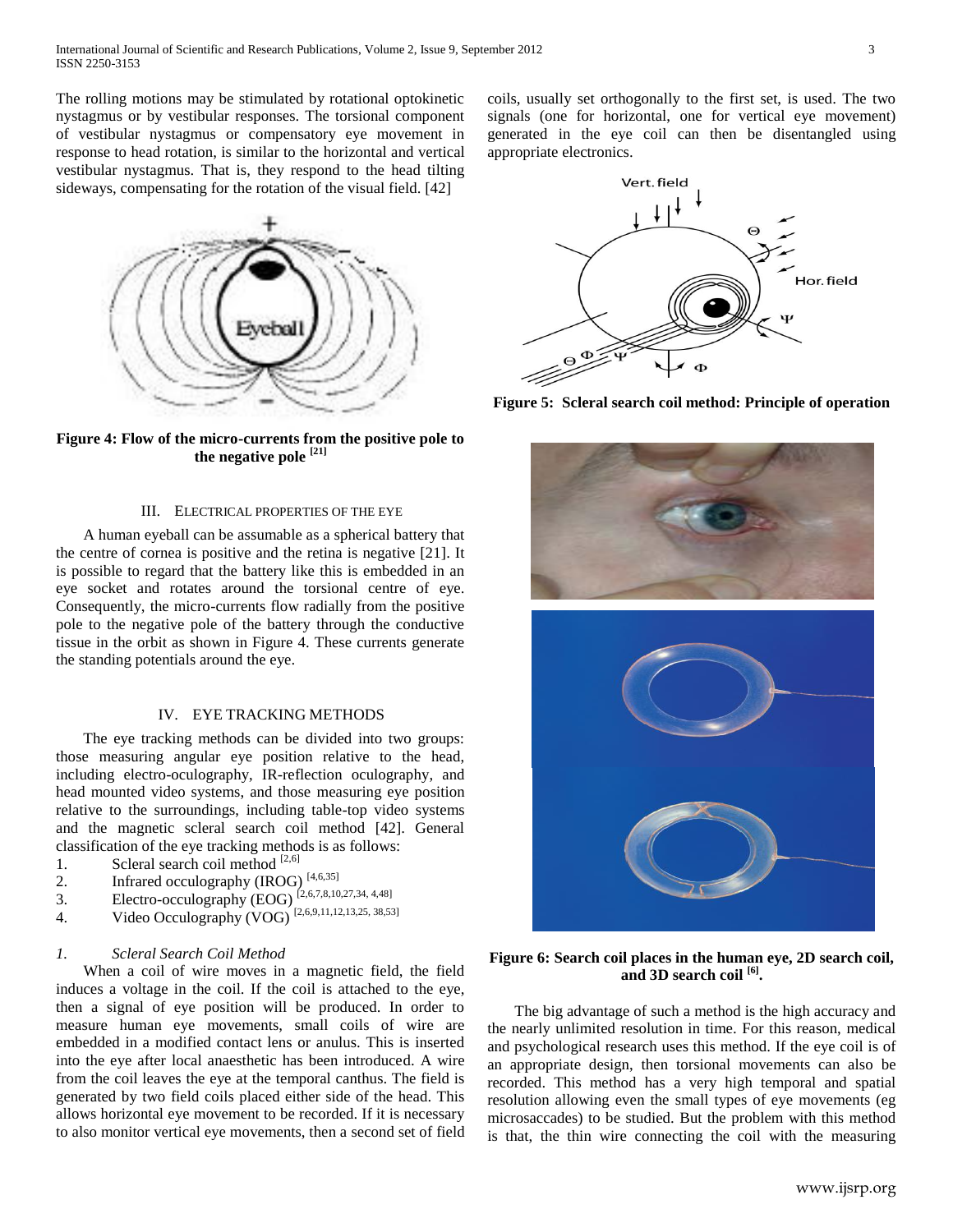device is not comfortable for the subject. It is an invasive method, requiring something to be placed into the eye. This method is rarely used clinically, but is an invaluable research tool.

#### *2. Infrared OcculoGraphy (IROG)*

 It is based on the principal that, if a fixed light source is directed at the eye, the amount of light reflected back to a fixed detector will vary with the eye's position. This method utilizes measuring the diffused reflection of infra-red light from the frontal surface of the eyeball. A number of IR light sources are used for illumination, and photo detectors aimed at receiving the reflected light for picking up the signal. The systems track the limbus (the boundary between sclera and iris), or the pupil-irisboundary, to measure relative eye rotation.



**Figure 8: Eye movement measurement using IROG [42]**

 Infra-red light is used as this is "invisible" to the eye, and doesn't serve as a distraction to the subject. As infra-red detectors are not influenced to any great extent by other light sources, the ambient lighting level does not affect measurements. Spatial resolution (the size of the smallest movement that can reliably be detected) is good for this technique, it is of the order of 0.1° , and temporal resolutions of 1ms can be achieved. The detection works well for measuring horizontal eye movements over a fairly large range between  $\pm 15^{\circ}$  and  $\pm 40^{\circ}$  depending on system design. For vertical movements, the signal is much worse if not non-existent, due to the fact that the eyelids occlude the iris-sclera boundary.

# *3. Electrooculography (EOG)*

 The Electro-Oculography (EOG) method was introduced by Fenn and Hursh in 1934  $[42]$ . It is a method for sensing eye movement and is based on recording the standing corneal retinal potential arising from hyperpolarizations and depolarizations existing between the cornea and the retina; this is commonly known as an electrooculogram (EOG)  $^{[7,21]}$ . As discussed earlier, a human eyeball can be assumable as a spherical battery that the centre of cornea is positive and the retina is negative. Consequently, the micro-currents flow radially from the positive pole to the negative pole of the battery through the conductive tissue in the orbit as shown in Fig. 4. These currents generate the standing potentials around the eye. The standing potentials in the

eye can thus be estimated by measuring the voltage induced across a system of electrodes placed around the eyes as the eyegaze changes, thus obtaining the EOG (measurement of the electric signal of the ocular dipole). Sometimes, the EOG is also known as the electronystagmographic potential (ENG)  $^{[21]}$ .

 The EOG is captured by five electrodes placed around the eye as shown in Figure 9. The EOG signals are obtained by placing two electrodes to the right and left of the outer canthi (D-E) to detect horizontal movement and another pair above and below the eye (B-C) to detect vertical movement  $[50]$ . A reference electrode is placed on the forehead (A). The EOG changes approximately 14-20 microvolts for each degree of eye movement  $[8,10,27,33,50,59]$ . The magnitude of EOG signal varies from 50-3500 microvolts  $[8,22,50,52,59]$ . The EOG signal is a result of a number of factors, including eyeball rotation and movement, eyelid movement, different sources of artifact such as EEG, electrode placement, head movements etc. It is therefore necessary to eliminate the shifting resting potential (mean value) because this value changes. To avoid this problem an ac highgain differential amplifier (1000-5000) is used  $^{[8,27]}$  and CMRR  $70-90$  dB  $^{[7,10,40]}$ , together with a high pass filter with cutoff frequency at 0.05 Hz and a low pass filter with cutoff frequency at  $35$  Hz  $^{[8,23]}$ . A sampling rate of 176 Hz is sufficient  $^{[7,10,34]}$ . Figure 10 shows schematic for EOG recording for one channel and figure 11 indicates simultaneous recording of vertical and horizontal eye movements. Simple Ag-AgCl electrodes are used in this recording. Silicon-rubber electrodes of impedance below 10 KΩ can also be used for measurement of EOG  $^{[10,32]}$ . Due to the low impedance range starting from 40 -200  $\Omega$ , the siliconrubber conducting electrode is more suitable to sense the very low amplitude bio- signals as compared to other types of electrodes such as Ag-AgCl electrodes. Additionally, an electrolytic gel based on sodium chloride is applied to the skin since the upper layers of the skin are poor conductors of electricity. A gel concentration in the order of 0.1 M (molar concentration) results in a good conductivity and low junction potential without causing skin irritation [28]. An emery paper can be used to remove poorly conducting dead skin layer before the placement of the electrodes <sup>[37]</sup>. The detailed circuit diagram of the acquisition system is given in  $[7,10]$ . To make the system portable and more user friendly a wearable EOG goggles has been designed by  $^{[22,36,59]}$ . When the gaze vector is within the angular range of  $\pm 50^{\circ}$  horizontally and  $\pm 30^{\circ}$  vertically, the recorded EOG signals are almost proportional to the eye gaze displacement [21,40,41,48,51] .



**Figure 9: Placement of electrodes for EOG recording [6,7,8,10,21,22,32,48,50,52]**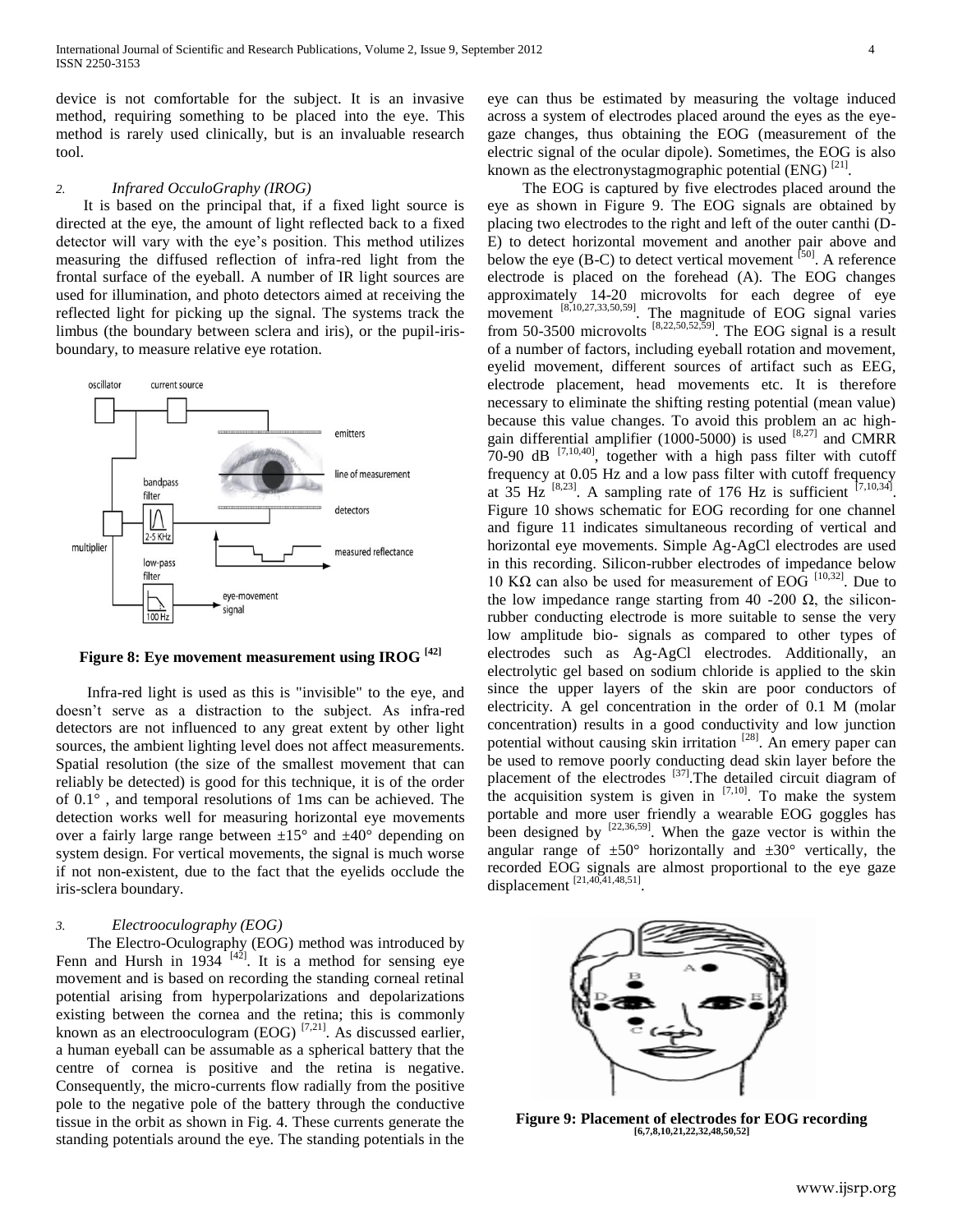

**Figure 10: Electrical activity recorded on the facial skin reflects eye movements [21,40]**



Horzontal (H) Channel

**Figure 11: Simultaneous recording of horizontal and vertical EOG [21,37]**

## *4. Video-occulography (VOG)*

 The task of a video-based eye tracker is to estimate the direction of gaze from the pictures delivered by a video camera. This method can perform eye tracking in ways: measuring angular eye position relative to the head (head mounted video systems), and measuring eye position relative to the surroundings (remote systems)  $^{[12,42]}$ . As a general rule, the methods measuring eye position relative to the head are more accurate, and intended for the study of oculomotor dynamics, whereas the methods measuring eye position relative to the surrounding environment are used for gaze point measurements on a user interface. Whatever is the type of system either head mounted or table-top, the steps involved in eye tracking are the same. These steps are illustrated in Figure 12.

#### *Image/video acquisition*

 The first step of video-occulography is the image/video acquisition. This can be done by using a single camera/webcam/IR camera. Sometimes multiple cameras may require for head tracking. It depends upon the technique used to localize face/eyes in the image. The camera, to be used for acquisition, is attached to the PC through USB and its deriver software is installed. Then the camera is triggered by

hardware/software means for the acquisition of video. This can be performed in MATLAB. For this purpose, we can use the specifications of the camera mentioned in Table 1.

#### *Face localization*

 Given an arbitrary image, the goal of *face detection* is to determine whether or not there are any faces in the image and, if present return the image location and extent of each face. *Face localisation* aims to determine the image position of a single face in an image  $[47]$ . This is a simplified detection problem with the assumption that there is only one face in the image. There are so many methods reported in the literature for face detection viz Face localization based on skin colour  $[5,16,17,20,24,29,39,43,45,46,57]$ , Knowledge based method  $[47]$ , Facial feature based method  $[47]$ , Texture based face localization  $[47]$ , Face localization using template matching  $[47]$ , Appearance based method  $[47]$ , Face localization using Haar like features [13,14].

The selection of a particular method depends upon the environmental conditions, accuracy required, processing speed, complexity etc. Although any method can be used for face detection, but skin-colour based method is very fast and simple to use. It has 100% detection rate when the image contains only one face and controlled lighting conditions.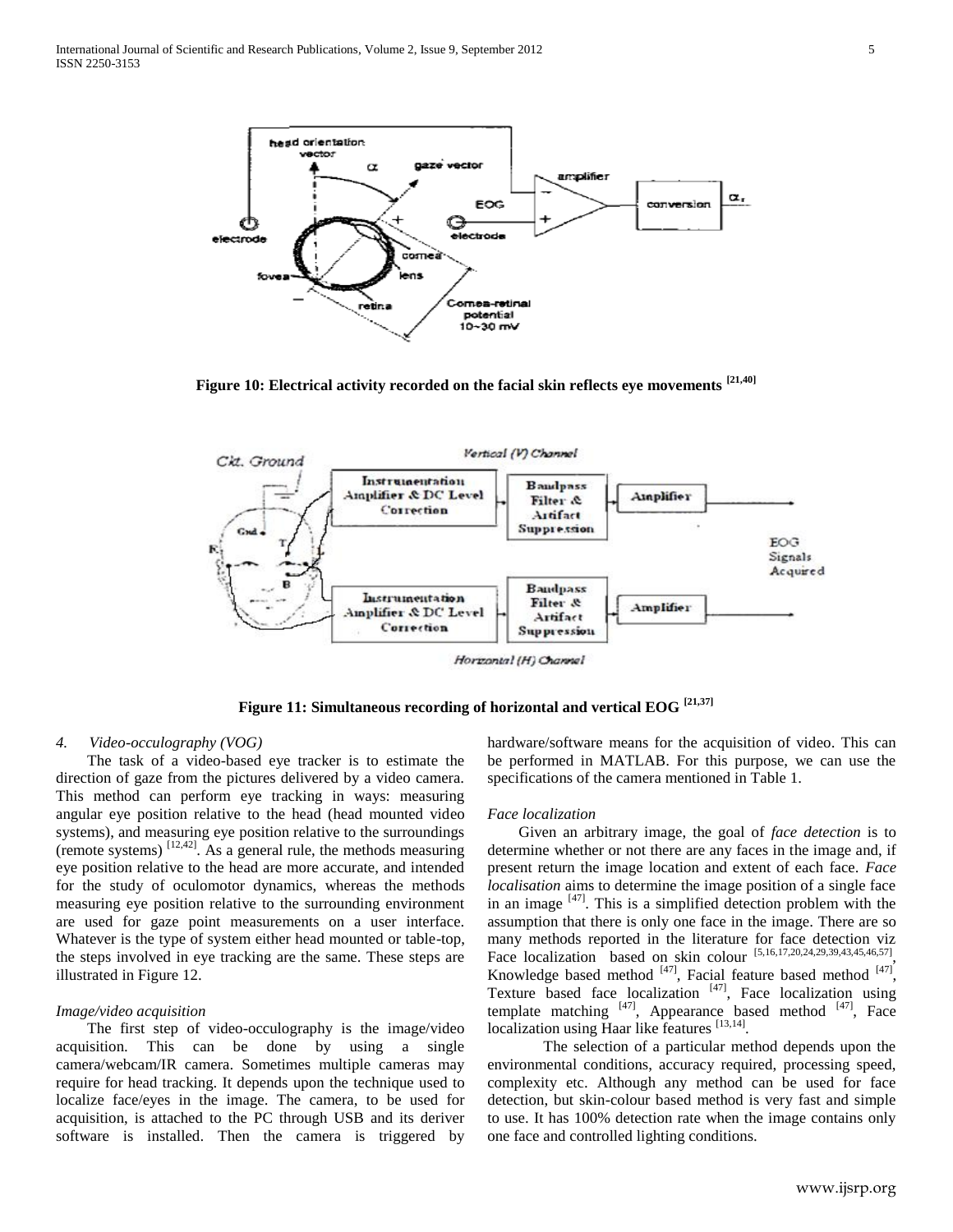

**Figure 12: The process of video-occulography**

| Pixel                  | 1.3 Million                         |
|------------------------|-------------------------------------|
| Resolution             | 1280×1024                           |
| Frame rate             | 1280 x 1024 : 7.5 fps,              |
|                        | 640 x 480: 30fps                    |
| Dimension              | 52mm (W) $\times$ 65mm (D) $\times$ |
|                        | $70mm$ (H)                          |
| Weight                 | 85g                                 |
| Operating              | $0 - 40$ deg. $C$                   |
| condition              |                                     |
| <b>Interface</b>       | <b>USB 2.0</b>                      |
| <b>IR</b> Illumination | <b>IR LED</b>                       |

**Table 1: Specifications of IR Camera [2,4]**

# *Eye localization*

 Obtaining eye images is the next step of eye tracking. Eye images are generally extracted from face images. According to [47], there are two major approaches for eye detection. The first approach, i.e. the *holistic* approach, attempts to locate the eyes using global representations. The second approach, i.e. the *abstractive* approach, extracts and measures discrete local features, and then employs standard pattern recognition techniques to locate the eyes using these features. Any one of the following techniques can be used for eye localization:Gray projection model <sup>[9,19,24]</sup>, Template matching <sup>[18]</sup>, Kallman filtering  $^{[5]}$ , Geometric properties of the eyes  $^{[2\overline{0},24,25]}$ , Projection function<sup>[15]</sup>, Hybrid method (combination of two appropriate methods)  $^{[3,17]}$ , Corner detection method $^{[56]}$ .

# *Eye pupil position detection*

 The following methods have been reported in the literature for eye pupil position detection: Cumulative distribution function (CDF) algorithm  $^{[1]}$ , Projection function (PF) algorithm  $^{[13,15,44]}$ , Edge analysis  $^{[1]}$ , Integral projection and Guassian model  $^{[13,28]}$ , Iris shape feature/template matching [2,14], Circular Hough transform  $^{[15]}$ , Harris corner detector  $^{[12,26]}$ , Isophotes curvature estimation<sup>[58]</sup>.

Further, in video based eye tracking we can also use Limbus Tracking Method, Purkinje method or Fundus Haploscope<sup>[2]</sup>.



**Figure 13: VOG based remote eye tracker**

#### V. APPLICATIONS OF EYE TRACKING

 The first use of eye trackers was done in 1947 for the American air force to find out the best positions for the controls in an aircraft cockpit  $\left[6\right]$ . When offering a new device to somebody whose eyes are tracked, it is easy to see where the gaze moves in the expectation to find the control for solving the given task. With the advancements in the field of eye tracking technology, it becomes possible to use eye based interfaces in many fields like Gaze communication and human computer interaction (HCI) [2,10,23,26,30,31,34], Video Games, Rehabilitation  $[50,52]$ , Driving simulation  $[13]$ , Fatigue detection, Cognitive science, Marketing research and advertizing testing, Usability research, Medical research, Gaze interaction and car assistant systems, eye typing  $[2,10,49]$  and many more.

 An eye-gaze interface seems to be a promising candidate for a new interface technique, which may be more convenient than the ones we use. Traditionally, disabled people who cannot move anything except their eyes use eye gaze interaction. These systems are designed to direct the computer solely by the eyes. Such systems work well and are a great help for people who need them, but for others they are cumbersome and less efficient than keyboard and mouse. But now days, due to advancements in the design of eye tracking systems and high processing speed, it becomes possible to use tracking based interaction by a normal person. Eye tracking based systems become more popular day by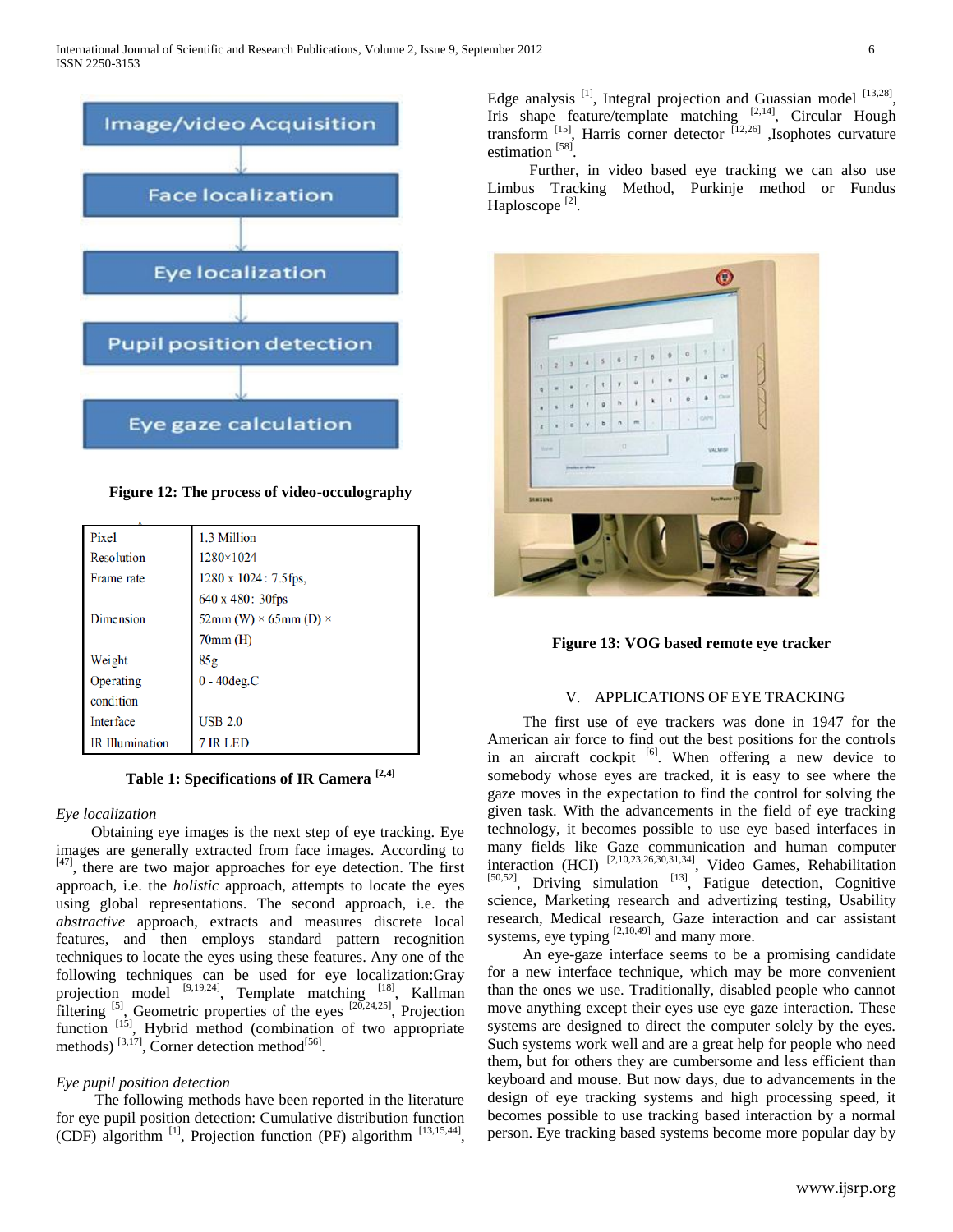day because of advantages like Ease of use, Interaction speed-up, Maintenance free, Hygienic interface, Remote control, Safer interaction, More information on the user's activities etc. Eyetracking interfaces could speed up the interaction, as the eyes are quick. Video-based eye tracking works contact free which means that no maintenance is necessary. In environments with high hygienic demands, like an operation room for surgery, an eyegaze interface would be useful because it allows interacting without anything to touch.

#### VI. DISCUSSION

 The purpose of this paper is to promote eye based human computer interaction. Different methods of eye tracking have been reviewed in this paper. The choice of an eye tracking method in any study should be based on the particular demands of the application. None of the current methods is the universal best for all applications. The deciding factors in choosing equipment can be reduced to temporal and spatial accuracy, suitability for operational conditions, invasiveness, and cost. The temporal and spatial accuracy should be considered in relation to the objectives of the study. Higher temporal accuracy means massive data sets, whereas high spatial accuracy tends to require rigorous stabilization of the subject's head, or the use of more invasive methods [42]. Operational conditions restrict the choice of a system in freedom of movement for the subject, ambient lighting requirements, and the requirements imposed by special environments, such as a functional magnetic resonance imaging (fMRI) laboratory used in brain imaging.

 Scleral coil method can be used for measurement of torsional movements with some modifications in the coil design. This method has very high accuracy and good resolution (can be used to measure micosaccades). Since this method is an invasive method, so its application is limited to medical and psychological research. From comfort point of view this method is not preferred.

 Infrared occulography (IROG) method has good resolution and an eye movement of 0.1 degrees can be measured with this method. As infra-red detectors are not influenced to any great extent by other light sources, the ambient lighting level does not affect measurements. It can be used for both vertical as well as horizontal movement measurements. But this method suffers from the problem that eye movement detection using IROG is difficult to use over a long period because the eyes tend to become dry and fatigued  $^{[21]}$ .

 Electrooculography (EOG) is also a good choice to be used in the human computer interaction applications. This signal has good stability as compared to other biological signals. Cost of this method is quite low and has good accuracy. It can measure eye movements in the range of 1 degrees with good linearity. It can be designed by using simple hardware and ECG electrodes. But the long term use of surface electrodes may cause skin problems and the subject feels uncomfortable with this method. Also, the signal is seldom deterministic, even for the same person in different experiments. It is result of number of factors, including eyeball rotation and movement, eyelid movement, the EMG signal produced by the muscles of the eye, eye blinks electrode placement, head movements, influence luminance etc [37] .

 It is well established that during an eye blink, the eyeballs shoot upwards and this should therefore result in some potential difference being generated across the V channel electrodes [37]. Therefore, V channel signal is processed to differentiate between sudden movement of the eyeballs from the centre towards the top position and normal gazing towards top direction, which is generally a slower action. Extensive analysis of V and H channel EOG signals has shown that the reliability of the V channel signal is inferior to that of the H channel, owing to its sensitivity to eye blinks, neck motion artefact and offset drift.

 The merits of EOG based system are: (i) EOG signals can be acquired using cheap and simple electrodes. (ii) EOG signal can cover wide range of view. Its ranges are  $\pm 25^{\circ}$  in vertical and  $\pm 35^\circ$  in horizontal. (iii) EOG signals are very fast. Thus real time implementation is possible. (iv) The system is operated by human's eye signal command, which contains human decision i.e. intelligence  $^{[51]}$ . Electrooculographic (EOG) method presents a good face access, good accuracy and resolution, great range of eye displacements, work in real time and is cheap [50]. One of the commercial eye trackers based upon EOG is BIOPAC MP 45/100 system.

 One more alternative for eye tracking is the use of Videoocculography. This is a non-invasive method and requires a camera, a computer and software for eye position calculation. This method is easy to use from user point of view and has good accuracy. The performance of this method depends upon the quality of the camera and the response time of the software used. If we see the current scenario of the market then the cost of this system is quite high and efforts are being made to make this system economical. The future of human computer interaction research is based upon this method. If a person presents a good control on his/her head movements it is more comfortable to use video-oculography (VOG). Examples of commercial eye trackers are: ERICA and Tobii 1750 Eye Trackers.

 Human computer interaction using eye tracking is not as simple as we think. As we know the eyes perform unconscious movements and this might disturb their use as computer input. It is not clear to which degree people are able to control the movement of their eyes. The primary function of the eyes is to enable vision. Using the eyes for computer input might result in conflicts. The well-known conflict is the Midas Touch problem  $[6,54]$  – for the eye-gaze interface it is difficult to decide whether our gaze is on an object just for inspection or for invoking an action. From other input devices we know that extensive use of particular muscles or muscle groups can cause physical problems called RSI (repetitive strain injury). There are fears that this might happen to the eye muscles too. The person's condition has to be considered carefully while designing eye tracking system for him/her.

#### REFERENCES

- [1] M Ciesla and P Koziol, "Eye Pupil Location using Webcam", Computer Vision and Pattern Recognition, 2012, pp 1-11.
- [2] K Arai, and R Mardiyanto, "Eye-based HCI with full specification of mouse and keyboard using pupil knowledge in the gaze estimation", 2011 Eighth International Conference in Information Technology: New Generation, 2011, pp 423-428.
- [3] A Phophalia, B Kansara, and S K Mitra, "A Hybrid Approach for Eye Localization in Video", 2011 National Conference on Computer Vision, Pattern Recognition, Image Processing and Graphics, 2011, pp 98-101.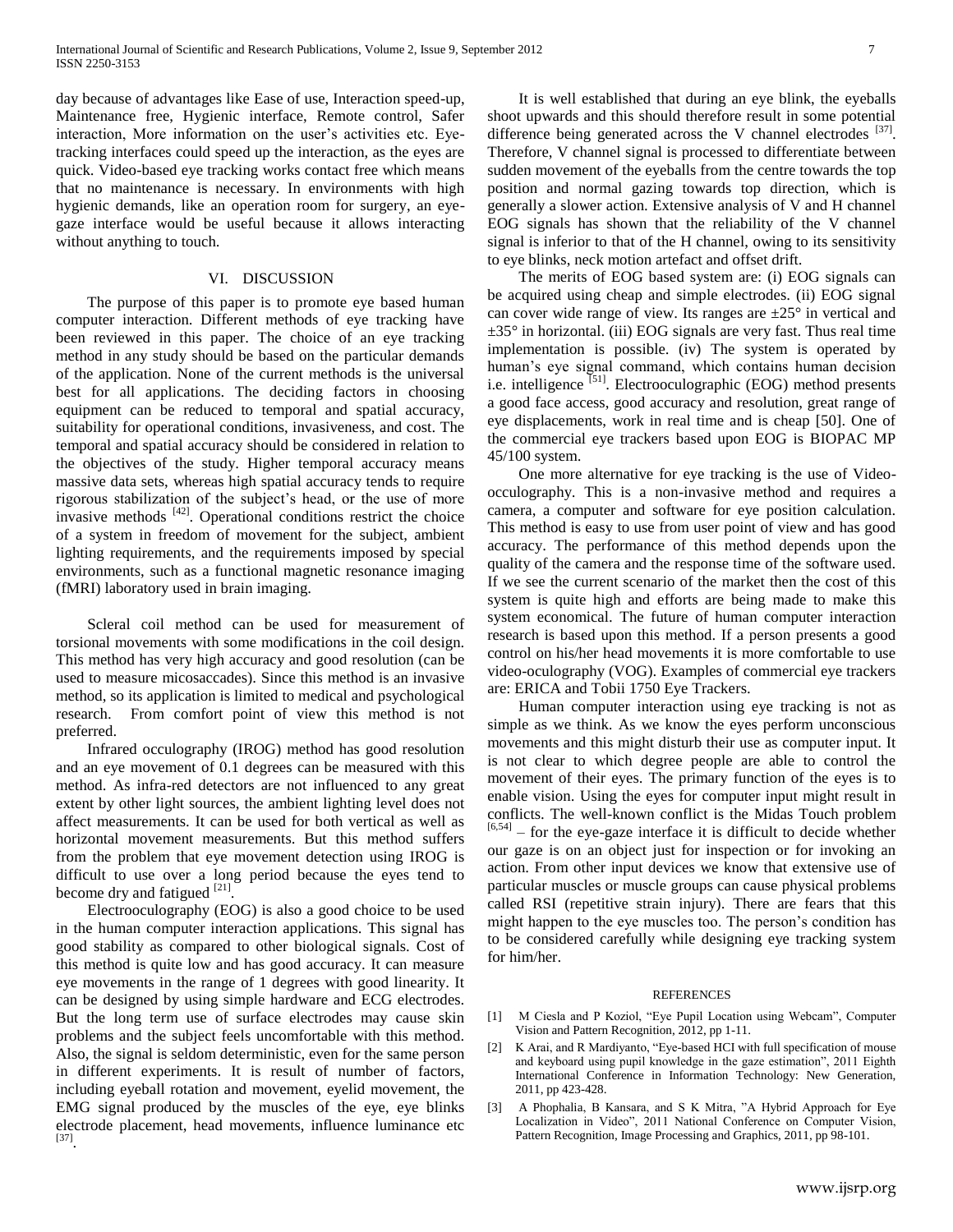- [4] K Aai, and R Mardiyanto, "Comparative Study on Blink Detection and Gaze Estimation Methods for HCI, in Particular, Gabor Filter Utilized Blink Detection Method", 2011 8<sup>th</sup> International Conference on Information Technology: New generation, 2011, pp 441-446.
- [5] M R R Fini, M A A Kashani, and M Rahmati, "Eye Detection and Tracking in Image with Complex Background",  $3<sup>rd</sup>$  International Conference on Electronics Computer Technology, 2011, Vol. 6, pp 57-61.
- [6] H Drewes, "Eye Gaze Tracking for Human Computer Interaction", A Dissertation submitted in the partial fulfilment of the Ph. D. Degree, 2010. [www.ndltd.org](http://www.ndltd.org/)
- [7] A B Usakli, S Gurkan, E Aloise, G Vecchiato and E Babliloni, "*On the Use of Electrooculogram for Efficient Human Computer Interfaces*", Hindawi Publishing corporation, Computational Intelligence and Neuroscience, pp 1- 5, Volume 2010.
- [8] Min Lin and Bin Li, "*A Wireless EOG-based Human Computer Interface*", 2010 3rd International Conference on Biomedical Engineering and Informatics (BMEI 2010), pp 1794-1796.
- [9] S Saravanakumar, and N Selvaraju, "Eye Tracking and Blink Detection for Human Computer Interface", International Journal of Computer Application, VOl. 2, No. 2, May 2010, pp 7-9.
- [10] Ali Bulent Usakli and Serkan Gurkan, "*Design of a Novel Efficient Human-Computer Interface: An Electrooculogram Based Virtual Keyboard*" IEEE Transaction on Instrumentation and Measurement, Vol. 59, N0.8, August 2010, pp 2099-2108.
- [11] M Porta, and A Ravarelli, "Eye-based user interfaces: Some recent projects", HIS 2010, Rzeszow, Poland, May 13-15, 2010, pp 289-294.
- [12] N H Cuong, and H T Hoang, "Eye Gaze Detection with a Single WebCAM Based on Geometry Features Extraction", 2010 11<sup>th</sup> International Conference on Control, Automation, Robotics and vision, Singapore, 7-10<sup>th</sup> December, 2010, pp 2507-2512.
- [13] I Garcia, S Bronte, L M Bergasa, B Delgado, and M Sevillano, "Visionbased drowsiness detector for a Reallistic Driving Simulator", 2010 13<sup>th</sup> International IEEE Annual Conference on Intelligent Transportation Systems, Adelra Island, Portugal, September 19-22, 2010, pp 887-894.
- [14] B Kim, and H Lee, "Rapid Eye Detection Method for Non-Glasses Type 3D Display on Portable Devices", IEEE Transactions on Consumer Electronics, Vol. 56, No. 4, November 2010, pp 2498-2505.
- [15] T Moravcik, "An Approach to Iris and Pupil Detection in Eye Image", 12 International Ph D Workshop OWD 2012, 23-26 October 2010, pp 239-242.
- [16] A Phirani, S K Patel, A Das, R Jain, V Joshi, and H Singh, "*Face Detection using MATLAB",* proceedings of the 2010 International Conference on Optoelectronics and Image Processing (ICOIP 2010), November 11-12, 2010, China, Volume-I, pp 545 – 548.
- [17] M Shafi, and P W H Chung, "A Hybrid Method for Eyes Detection in Facial Images", International Journal of Electrical and Electronics Engineering, 2009, pp 231-236.
- [18] W Chen, T Sun, X Yang, and L Wang, "Face Detection Based on Half Face Template", The 9<sup>th</sup> International Conference on Electronic Measurement and Instruments (ICEMI'09), 2009, pp 4-54 to 4-58.
- [19] L Lu, Y Yang, L Wang, and B Tang, "Eye Location Based on Gray Projection", 2009 Third International Symposium on Intelligent Information Technology Application, 2009, pp 58-60.
- [20] Y Yi, D Qu, and F Xu, "Face Detection Method based on skin color segmentation and eyes verification", 2009 International Conference on Artificial Intelligence and Computational Intelligence, 2009, pp 495-501.
- [21] H S Dhillon, R Singla, N S Rekhi and R Jha, "EOG and EMG based Virtual Keyboard: A Brain-Computer Interface", 2<sup>nd</sup> IEEE International Conference on Computer Science and Information Technology, 2009, pp 259-262.
- [22] Andreas Bulling, Daniel Roggen, and Gerhard Troster , "*Wearable EOG Goggles: Eye-Based Interaction in Everyday Environments*", CHI 2009 – Interactivity: Look, Hear, Wear; April 4-6, 2009, Boston, MA, USA, pp 3259-3264.
- [23] Masafumi Hashimoto, Kazuhiko Takahashi, and Masanari Shimada, "Wheelchair Control using an EOG and EMG based Gesture Interface" , 2009 IEEE/ASME International Conference on Advanced Intelligent Machatronics, Suntwc Convention and Exhibition Centre, Singapore, July 14-17, 2009, pp 1212-1217.
- [24] J Tang, and J Zhang, "Eye Tracking Based on Grey Prediction",2009 First International Workshop on Education Technology and Computer Science, 2009, pp 861-864.
- [25] K Lin, J Huang, J Chen, and C Zhou, "Real-time Eye Detection in Video Stream", Fourth International Conference on Natural Computation, 2008, pp 193-197.
- [26] Z Hao, and Q Lei, "Vision-based Interface: Using Face and Eye Blinking Tracking with Camara", Second International Symposium on Intelligent Information Technology Applications 2008, pp 306-310.
- [27] Zhao Lv, Xiaopei Wu, Mi Li and Chao Zhang, "*Implementation of the EOG based Human Computer Interface System*",The 2nd International Conference on Bioinformatics and Biomedical Engineering (ICBBE), pp 2188-2191, 2008.
- [28] T Kocejko, A Bujnowski, and J Wtorek, "Eye Mouse for Disabled", HIS 2008, Krakow, Poland, May 25-27, 2008, pp 199-202.
- [29] T M Mahmoud, "A New Fast Skin Color Detection Technique", World Academy of Science, Engineering and Technology 43, 2008, pp 501-505.
- [30] N Ali, N Y Khan, and A S Imran, "Controlling Mouse through Eyes", International Conference on Emerging Technologies, 12-13 November 2007, pp 179-183.
- [31] Kazuhiko Takahashi, Takashi Nakauke and Masafumi Hashimoto, "*Hands-Free Manipulation using Simple Bio-Potential Interface System*", Journal of System Design and Dynamics, vol. 1, No. 4, 2007, pp 691-702.
- [32] M Trikha, A Bhandari and T Gandhi, "*Automatic Electrooculogram Classification of Microcontroller based Interface System*", IEEE Systems and Information Engineering Design Symposium (SIEDS) April, 2007,PP 1-6.
- [33] Adithya Rajan, Shivakeshavan R G, and Vijay Ramnath J, "*Electrooculogram based Instrumentation and Control System (IC System) and its Applications for Severely Paralysed Patients*", International Conference on Biomedical Pharamceutical Engineering 2006 (ICBPE 2006), pp 1-4.
- [34] Kenji Yamagishi, Junichi Hori, and Michio Miyakawa, "*Development of EOG Based Communication System Controlled by Eight Directional Eye Movements*", Proceedings of the 28<sup>th</sup> IEEE EMBS Annual International Conference, New York City, USA, Aug 30 – Sept 3, 2006, pp 2574-2577.
- [35] Jonathon B Hiley, Andrew H Redekop, and Reza Fazel Rezai, "*A Low Cost Human-Computer Interface based on Eye Tracking*", Proceedings of the 28th IEEE EMBS Annual International Conference, New York City, USA, Aug 30 – Sept 3, 2006, pp 3226-3229.
- [36] Antti T Vekhaoja, J A Verho, M M Puurtinen, N M Nodj, J O Lekkala, and J A Hyttinen, "*Wireless Head Cap for EOG and Facial EMG Measurements*", Proceedings of the 2005 IEEE 27<sup>th</sup> Annual Conference on Engineering in Medicine and Biology, Shanghai, China, September 1-4, 2005, pp 5865-5858.
- [37] S Venkataramanan, Pranay Prabhat, Shubhodeep roy Choudhary, Harshal B Nemade, and J S Sahambi, "*Biomedical Instrumentation based on Electrooculogram (EOG) Signal Processing and Application to a Hospital Alarm System*", Proceeding of ICISIP 2005, pp 535-540.
- [38] E Y Kim, S K Kang, K Jung, and H J Kim, "Eye Mouse: Mouse Implementation using Eye Tracking", Internatinoal Conference on Consumer Electronics, 2005, 207-208.
- [39] S L Phung, A Bouzerdoum, and D chai, "Skin Segmentation using Color Pixel Classification: Analysis and Comparison", IEEE Transactions on Pattern Analysis and Machine Intelligence, January 2005, 27(1), pp 148- 154.
- [40] Yingxi Chen and Wyatt S Newman, "*A Human-Robot Interface Based on Electrooculography*", Proceedings of the 2004 IEEE International Conference on Robotics and Automation, New Orleans, LA April 2004, pp 243-248.
- [41] Nobuyuki Itsuki, Masashi Yamada, Masanori and Kayo Shinomiya, "*Improved Method for Measuring Electrooculogram and its Evaluation*", 2004 8<sup>th</sup> International Conference on Control, Automation, Robotics and Vision, Kunming, China, 6-9<sup>th</sup> December 2004, pp 947-952.
- [42] Kristian Lukander, "Mobile usability Measuring gaze point on handheld devices" Master's thesis, 2003[. www.ndltd.org](http://www.ndltd.org/)
- [43] T Kawaguchi, and M Rizon, "Iris Detection using Intensity and Edge Information", Journal of Pattern Recognition 36 (2003), pp 549-562.
- [44] Z H Zhou, and X Geng, "Projection Functions for Eye Detection", Journal of Pattern Recognition (ELSEVIER), December 2003, pp 1-11.
- [45] V Vezhnevets, V Sazonov and A Andreeva, "A Survey on Pixel-Based Skin Color Detection Techniques", Cybernetics 2003, Vol. 85, Issue 1, pp 85-92.